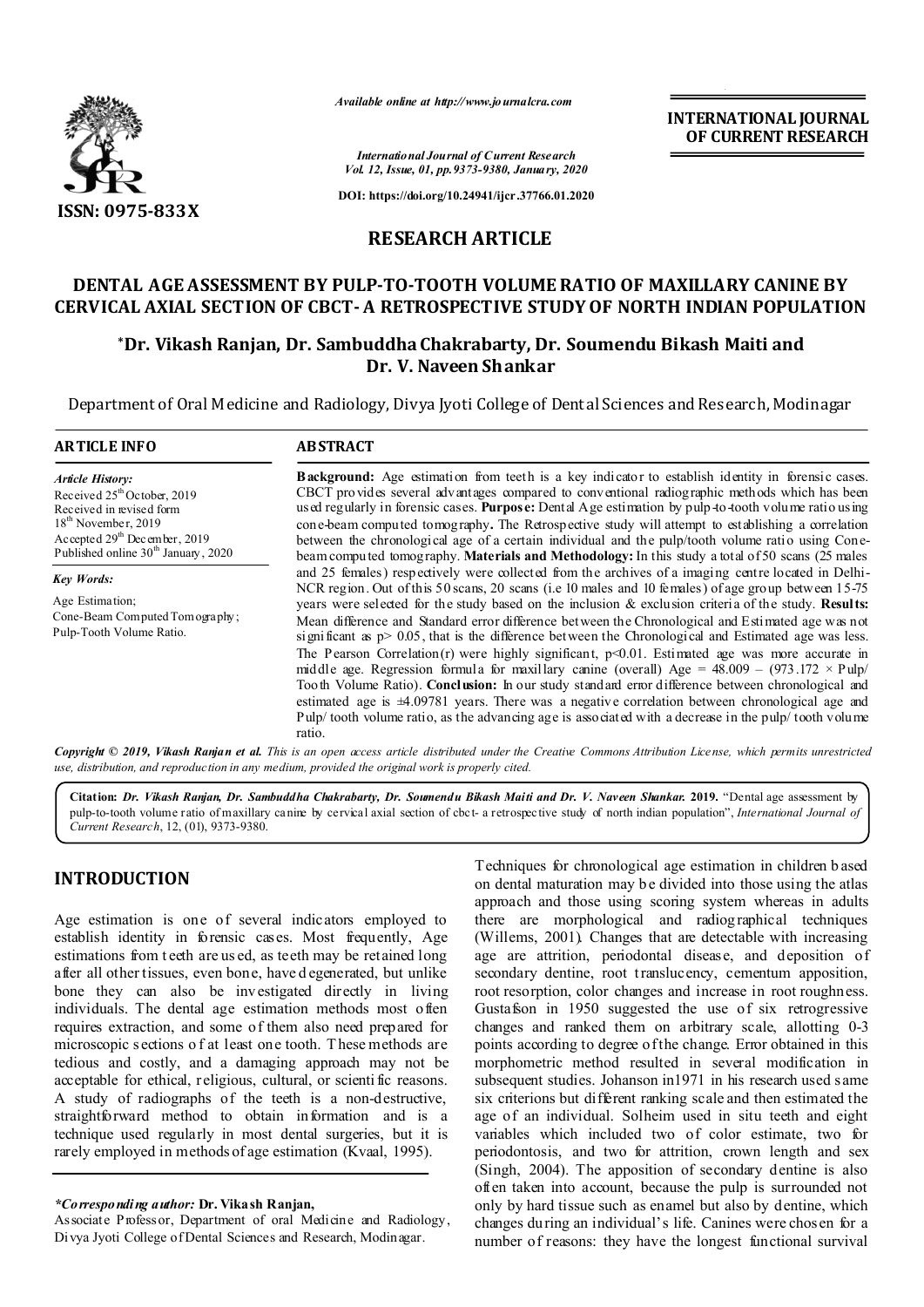rate in the mouth, undergo less wear as a result of diet than posterior teeth, and also suffer less wear than other anterior teeth due to their particular work, and have the largest pulp area amongst the single rooted teeth and thus the easiest to analyze (Cameriere, 2009). CBCT provides a non-invasive alternative for age estimation which is an important aspect of forensic dentistry. Enough data for volumetric image construction is captured by a single rotational sequence. The target region is scanned in a single rotation therefore, the radiation exposure is less. CBCT may be very useful in some forensic procedures, offering several advantages for premortem forensic and post-mortem forensic imaging including good resolution for skeletal imaging, relatively low cost, portability, and simplicity. The pulpo-dentinal complex (dentin, cementum, and the dental pulp) shows physiologic and pathological changes with advancing age (Jawaid, 2014).

## **MATERIALS AND METHODS**

This retrospective double blind study comprised a total of 50 CBCT scans i.e 25 males and 25 females respectively were collected from the archives of a imaging centre located in Delhi-NCR region. Out of this 50 CBCT scans, 20 CBCT scans (i.e 10 males and 10 females) o f age group between 15- 75 years were s elected for the study based on the inclusion & exclusion criteria o f the study. Inclusion Criteria comprising of patients within the age range of 15-75 years & canine upto root apices. Exclusion Criteria are canine with caries, filling, or crown restoration, periapical pathologies, anomalies, fracture of maxilla & space infection. CBCT scans were obtained for various reasons such as impacted teeth, dental anomalies, implant planning or orthodontics. Single maxillary canine tooth were assessed retrospectively from patients. Teeth with caries, filling or crown restorations, periapical pathologies, anomalies or pulpal pathosis were excluded. All CBCT images were taken with the same device (Kodak CS9300, Carestream Health, Rochester, NY) using 60–90 kVp, 2–15 mA and 12–28 s scanning time. For volumetric measurements, CBCT scans were exported as DICOM files and then imported into a volumetric rendering software capable of measurements of vector-based segmentation in On Demand software. On each of CBCT image maxillary canine was selected. Image of axial section at the cemento-enamel junction was obtained. Profile tool was selected for getting minimum and maximum threshold of pulp of each individual. After Segmentation of tooth and pulp cavity, then pick tool was used in which minimum and maximum threshold had been entered, then desired area such as tooth and pulp was marked with the pick tool, separately using their respected maximum and minimum threshold, then the volume was calculated in cc. After all measurements, pulp volume to tooth volume ratio was calculated. All measurements were performed by a observer no.1 without any knowledge of chronological age. After the study, Estimated age will be compared with Chronological age in the presence of observer no.2.

## **RESULTS AND DISCUSSION**

Several studies suggested that the measurement of the pulpal size area in canines revealed better secondary dentinal deposition than the other teeth groups with smaller pulp areas. Smaller size o f such single-rooted teeth may lead to less clear images and inaccurate pulp tooth ratio measurement.

**Table 1. Overall list of subjects with chronological and estimated age**

| Case no. | Name         | Chronological | Estimated age |
|----------|--------------|---------------|---------------|
|          |              | Age (years)   | (years)       |
| 1.       | Chanderkanta | 42            | 37.84         |
| 2.       | Srijna       | 44            | 51.16         |
| 3.       | Mehak        | 26            | 32.18         |
| 4.       | Zeenat       | 60            | 53.40         |
| 5.       | Akhtar       | 55            | 53.06         |
| 6.       | Anjali       | 40            | 47.25         |
| 7.       | Mohini       | 50            | 51.15         |
| 8.       | Farzana      | 17            | 12.06         |
| 9.       | Nisha        | 19            | 25.48         |
| 10.      | Veedhant     | 30            | 35.02         |
| 11.      | Aizaz        | 16            | 12.36         |
| 12.      | Nagesh       | 55            | 52.21         |
| 13.      | Lalit        | 40            | 46.64         |
| 14.      | Vivek        | 40            | 46.34         |
| 15.      | Vedant       | 37            | 42.98         |
| 16.      | Anil         | 53            | 47.98         |
| 17.      | Neeraj       | 32            | 36.56         |
| 18.      | Rajnesh      | 30            | 28.84         |
| 19.      | Neeraj       | 38            | 34.68         |
| 20.      | Nikhil       | 25            | 26.01         |

**Table 2. Distribution of mean and standard deviation of Chronological age & Estimated age**

| Group             | N  | Mean    | Std. Deviation | Std. Error Mean |
|-------------------|----|---------|----------------|-----------------|
| Chronological age | 20 | 37.4500 | 13.08464       | 2.92582         |
| Estimated age     | 20 | 38.6600 | 12.83096       | 2.86909         |

**Table 3. Comparison of means of age between Chronological age & Estimated age by independent t – test**

| Mean<br>Difference | Std. Error<br>Difference | 95% Confidence Interval<br>of the Difference |                   |        | df | p value |
|--------------------|--------------------------|----------------------------------------------|-------------------|--------|----|---------|
| $-1.21000$         | 4.09781                  | Lower<br>$-9.50559$                          | Upp er<br>7.08559 | $-295$ | 38 | $.769*$ |

**Table 4. Distribution of mean and standard deviation of Pulp/ Tooth Volume Ratio**

|                            |    | Minimum | Maximum | Mean   | Std. Deviation |
|----------------------------|----|---------|---------|--------|----------------|
| Pulp/Tooth<br>Volume Ratio | 20 | 000.    | .046    | .01085 | .011429        |

Therefore, in the present study we did not include central and lateral incisors owing to their small pulpal sizes. In the present study there was a highly significant correlation  $R = -0.850$ between chronological age and Pulp/ tooth volume ratio in the given set o f data and the study conducted by Jagannathan N *et al.* (2011) which showed a similar correlation  $R = -0.63$ . In the study by Jagannathan *et al*. (2011), in the study group produced an MAE o f 15.34 years in 72.81% of the cases. Age estimates were within  $\pm 10$  years o factual age in 27.09% of the cases. Application of the formula derived by Jagannathan *et al*. (2011) to the control group yielded an MAE of 8.54 years whereas in our study standard error difference between chronological and estimated age is 4.09781 years. In a study by Someda *et al.* (2009) females tended to have higher accuracy compared to males, which is contrary to our study where males tended to have higher accuracy compared to females as standard error mean for males (3.89556 years) is less than standard error mean *bi* mates (3.83388)  $\frac{1}{2}$  value indicates how much of the dependent variable (Chronological age) can be explained by the Independent variable (Pulp/tooth volume ratio). In our study,  $R^2 = 72.3\%$  which is a significant which is a significant value than the result given by study of Yang F  $et\ a\overline{l}^6$  that is  $R^2 = 29\%$ .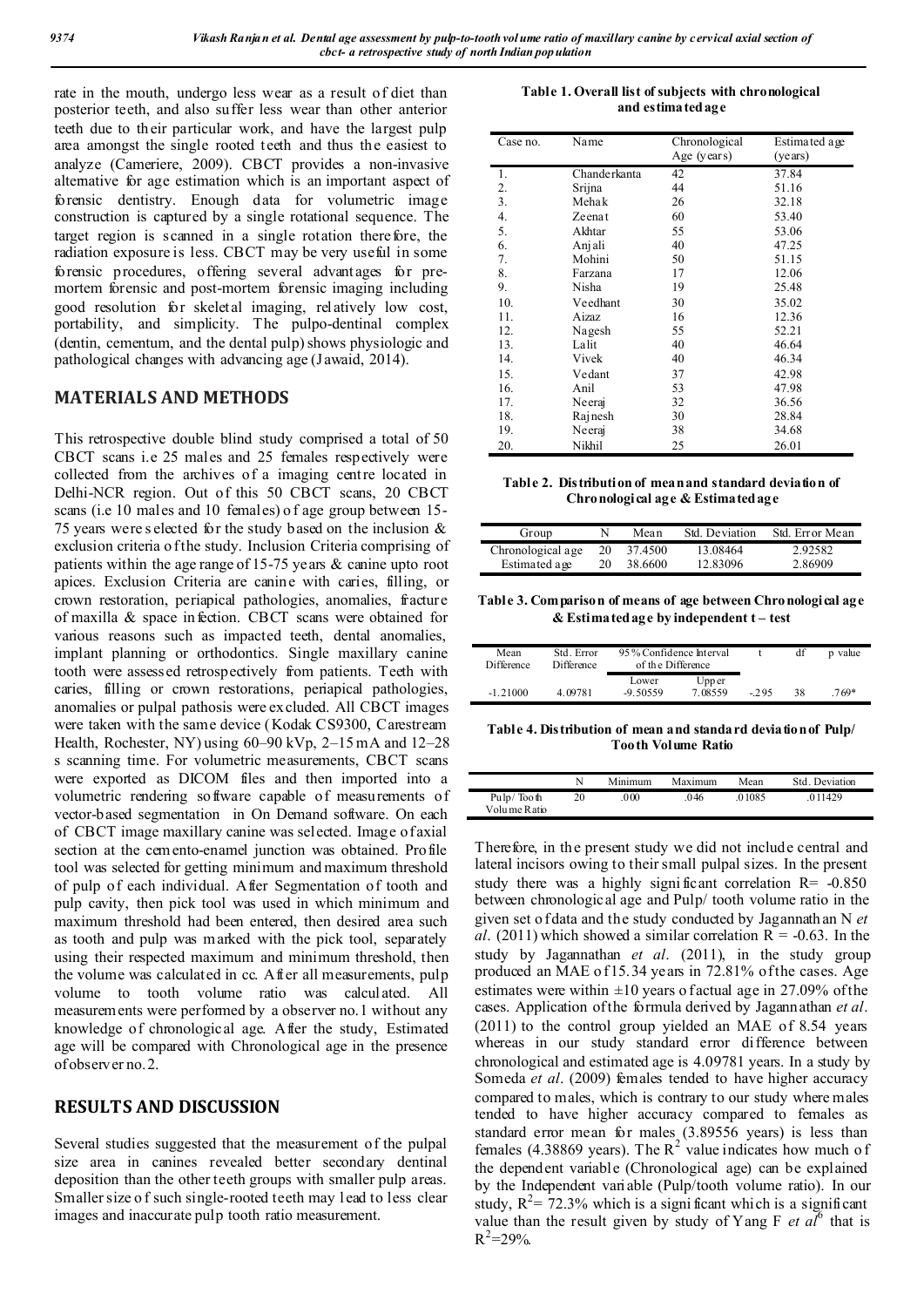### **Table 5. Correlation between Chronological Age, Estimated age and Pulp/ Tooth Volume Ratio**

|                           |                        | Chronological Age (years) | Estimated age | Pulp/Tooth Volume Ratio |
|---------------------------|------------------------|---------------------------|---------------|-------------------------|
| Chronological Age (years) | Pearson Correlation(r) |                           | .926          | $-.850°$                |
|                           | p value                |                           | .000          | .000                    |
|                           |                        | 20                        | 20            | 20                      |
| Estimated age             | Pearson Correlation(r) |                           |               | $-.955$ **              |
|                           | p value                |                           |               | .000                    |
|                           |                        |                           |               | 20                      |

\*Not significant p>0.05, \*\*highly significant p<0.01

#### **Table 6. Distribution of subjects into three age groups**

| Sr. no.  | Age group                      |     |
|----------|--------------------------------|-----|
| . .      |                                |     |
| <u>.</u> |                                | . . |
| <u>.</u> | $\frac{15-35}{36-55}$<br>56-75 |     |

### **Table 7. Distribution of mean, standard deviation and standard error of Chronological age, Pulp/ Tooth Volume Ratio & Estimated age of three age category**

|                                  |             | N   | Mean    | Std. Deviation | Std. Error | 95% Confidence Interval for Mean Minimum |                    |       | Maximum |
|----------------------------------|-------------|-----|---------|----------------|------------|------------------------------------------|--------------------|-------|---------|
|                                  |             |     |         |                |            | Lower Bound                              | <b>Upper Bound</b> |       |         |
| Chronological Age (years) Adults |             | 8   | 24.38   | 6.301          | 2.228      | 19.11                                    | 29.64              | 16    | 32      |
|                                  | Middle a ge | '11 | 44.91   | 6.978          | 2.104      | 40.22                                    | 49.60              | 37    | 55      |
|                                  | Old age     |     | 60.00   |                |            |                                          |                    | -60   | 60      |
| Pulp/Tooth Volume Ratio Adults   |             | 8   | .02088  | .011606        | .004103    | .01117                                   | .03058             | .011  | .046    |
|                                  | Middle age  | 11  | .00455  | .004247        | .001281    | .00169                                   | .00740             | .000  | .013    |
|                                  | Old age     |     | .00001  |                |            |                                          |                    | .000  | .000    |
| Estimated age                    | Adults      | 8   | 26.0638 | 9.40929        | 3.32669    | 18.1974                                  | 33.9301            | 12.06 | 36.56   |
|                                  | Middle a ge | 11  | 46.4809 | 5.90651        | 1.78088    | 42.5129                                  | 50.4490            | 34.68 | 53.06   |
|                                  | Old age     |     | 53.4000 |                |            |                                          |                    | 53.40 | 53.40   |

### **Table 8. Comparison of mean of Chronological age, Pulp/ Tooth Volume Ratio & Estimated age of three age category by one way ANOVA**

| <b>ANOVA</b>              |                |                |                |             |        |            |
|---------------------------|----------------|----------------|----------------|-------------|--------|------------|
|                           |                | Sum of Squares | df             | Mean Square | F      | p value    |
| Chronological Age (years) | Between Groups | 2488.166       | $\overline{2}$ | 1244.083    | 27.654 |            |
|                           | Within Groups  | 764.784        | 17             | 44.987      |        | $< 0.01**$ |
|                           | Total          | 3252.950       | 19             |             |        |            |
| Pulp/Tooth Volume Ratio   | Between Groups | .001           | 2              | .001        | 10.282 |            |
|                           | Within Groups  | .001           | 17             | .000        |        | $< 0.01**$ |
|                           | Total          | .002           | 19             |             |        |            |
| Estimated age             | Between Groups | 2159.425       | $\overline{2}$ | 1079.712    | 18.950 |            |
|                           | Within Groups  | 968.611        | 17             | 56.977      |        | $< 0.01**$ |
|                           | Total          | 3128.036       | 19             |             |        |            |

\*Not significant p>0.05, \*\*highly significant p<0.01

#### **Table 9. Distribution of mean of Chronological age, Pulp/ Tooth Volume Ratio & Estimated age between male and female**

|                           | Mean Difference | Std. Error<br>Difference |             | 95% Confidence Interval of the<br>Difference |         | d.f            | p value |
|---------------------------|-----------------|--------------------------|-------------|----------------------------------------------|---------|----------------|---------|
|                           |                 |                          | Lower       | Upper                                        |         |                |         |
| Chronological Age (years) | $-1.700$        | 5.999                    | $-14.303$   | 10.903                                       | $-.283$ | 118            | .780*   |
| Pulp/Tooth Volume Ratio   | .000059         | .005251                  | $-.010974$  | .011092                                      | .011    | <sup>118</sup> | $.991*$ |
| Estimated age             | $-2.40000$      | 5.86822                  | $-14.72866$ | 9.92866                                      | $-.409$ | <sup>118</sup> | $.687*$ |

\*Not significant p>0.05, \*\*highly significant p<0.01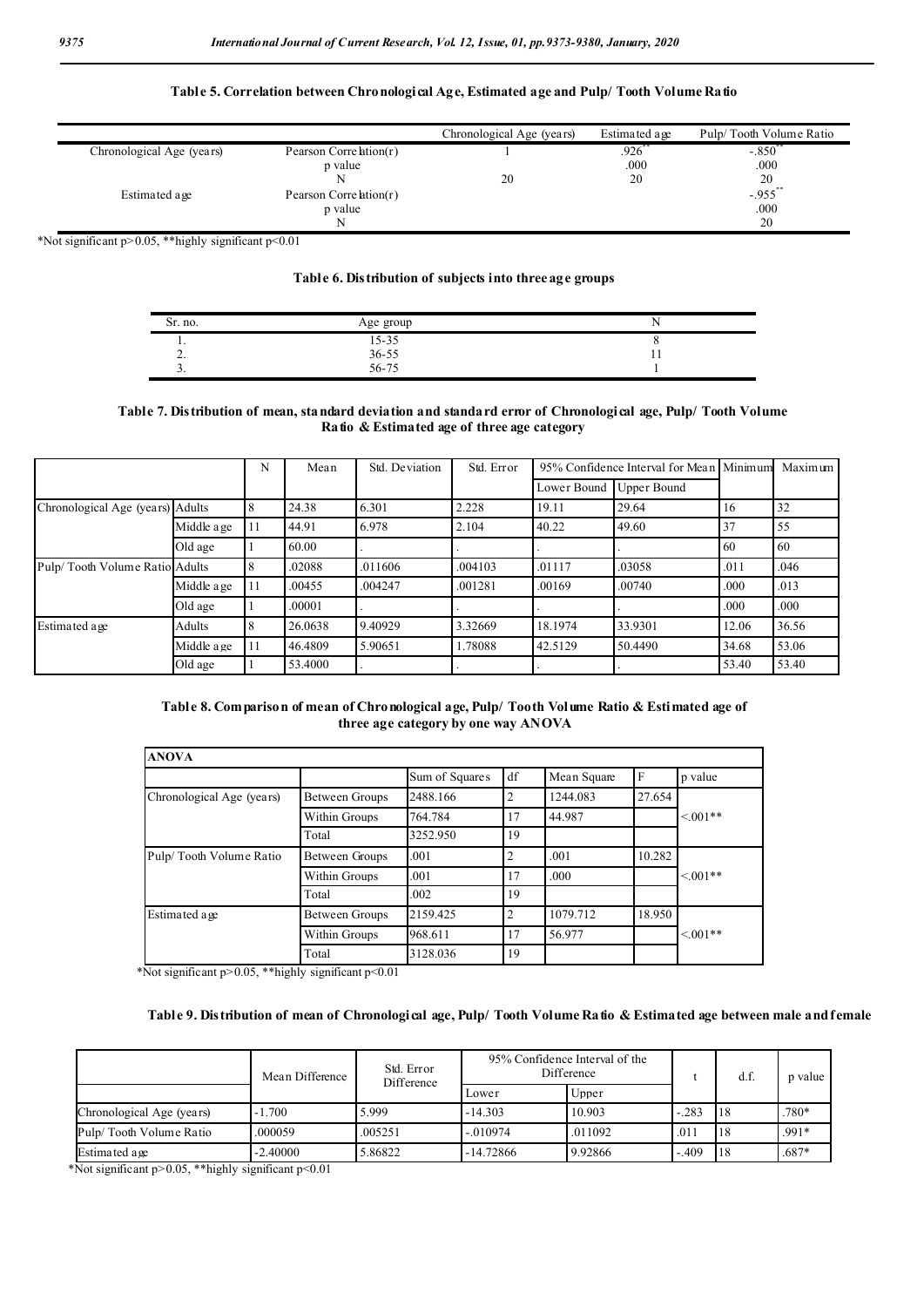#### **Table 10. Correlation coefficient R, R<sup>2</sup> and Square root of mean square error for female**

| ,920 |
|------|
|      |

#### **Table 13. Regression model for female**

|       |                                                  | Coefficients <sup>a,p</sup> |            |                           |          |      |
|-------|--------------------------------------------------|-----------------------------|------------|---------------------------|----------|------|
| Model |                                                  | Unstandardized Coefficients |            | Standardized Coefficients |          |      |
|       |                                                  |                             | Std. Error | Beta                      |          | Sig. |
|       | (Constant)                                       | 47.695                      | 3.630      |                           | 13.140   | .000 |
|       | Pulp/Tooth Volume Ratio                          | $-868.211$                  | 211.118    | $-.824$                   | $-4.112$ | .003 |
|       | a. Dependent Variable: Chronological Age (years) |                             |            |                           |          |      |
|       | b. Selecting only cases for which $Sex =$ Female |                             |            |                           |          |      |

Regression equation for Chronological Age (years) for female Age = 47.695 – 868.211 \* Pulp/ Tooth Volume Ratio

### **Table 11. Correlation coefficient R, R<sup>2</sup> and Square root of mean square error for male**

|                              | Square | Std<br>Error of the Estimate    |
|------------------------------|--------|---------------------------------|
| Male (Selected)<br>$Sex =$   |        |                                 |
| 025<br>$\mathbf{u}$<br>ر ے ر | .855   | $\overline{\phantom{a}}$<br>4., |

#### **Table 12. Regression model for male**

| $Coefficients^{\alpha,\upsilon}$                 |                                                |                             |                 |                           |          |         |  |
|--------------------------------------------------|------------------------------------------------|-----------------------------|-----------------|---------------------------|----------|---------|--|
|                                                  |                                                | Unstandardized Coefficients |                 | Standardized Coefficients |          |         |  |
| Model                                            |                                                |                             | Std. Error Beta |                           |          | P value |  |
|                                                  | (Constant)                                     | 50.106                      | 2.481           |                           | 20.192   | .000    |  |
|                                                  | Pulp/Tooth Volume Ratio                        | $-1241.333$                 | 180.950         | $-.925$                   | $-6.860$ | .000    |  |
| a. Dependent Variable: Chronological Age (years) |                                                |                             |                 |                           |          |         |  |
|                                                  | b. Selecting only cases for which $Sex = Male$ |                             |                 |                           |          |         |  |

Regression equation for Chronological Age (years) for male Age = 50.106 – 1241.333 \* Pulp/ Tooth Volume Ratio

#### **Table 13. Regression model for over all**

|       |                                                 |                             | Coefficients |                           |          |         |
|-------|-------------------------------------------------|-----------------------------|--------------|---------------------------|----------|---------|
|       |                                                 | Unstandardized Coefficients |              | Standardized Coefficients |          |         |
| Model |                                                 |                             | Std. Error   | Beta                      |          | P value |
|       | (Constant)                                      | 48.009                      | 2.210        |                           | 21.723   | .000    |
|       | Pulp/Tooth Volume Ratio                         | $-973.172$                  | 142.116      | $-.850$                   | $-6.848$ | .000    |
|       | a Dependent Variable: Chronological Age (years) |                             |              |                           |          |         |

a. Dependent Variable: Chronological Age (years)

Regression equation for Chronological Age (years) for all Age = 48.009 – 973.172 \* Pulp/ Tooth Volume Ratio



**Figure 1(A) Pulp Threshold- (Maximum-881, Minimum-379)**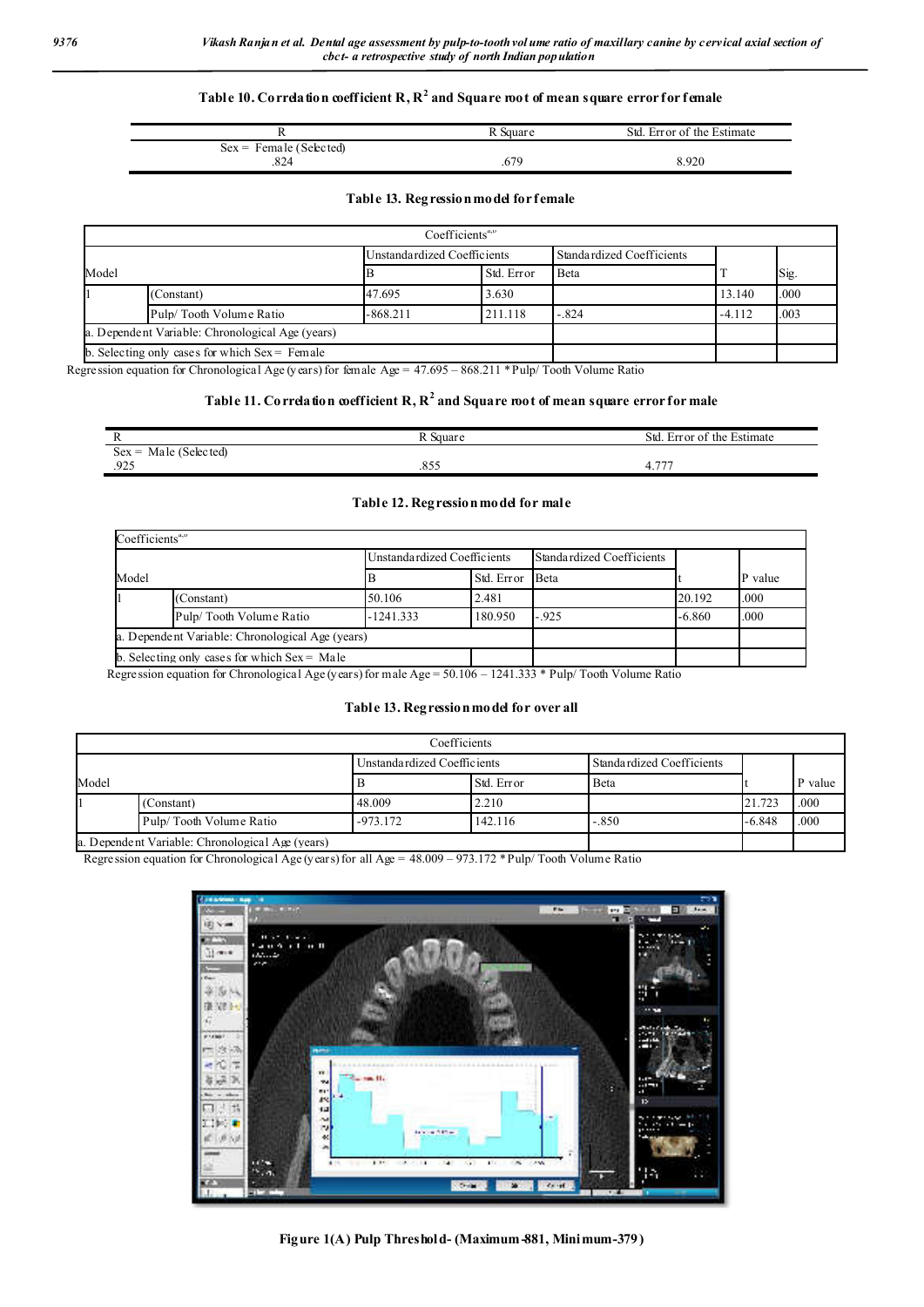





**Figure 1. (C) Tooth Threshold- (Maximum-1742, Minimum-1371)**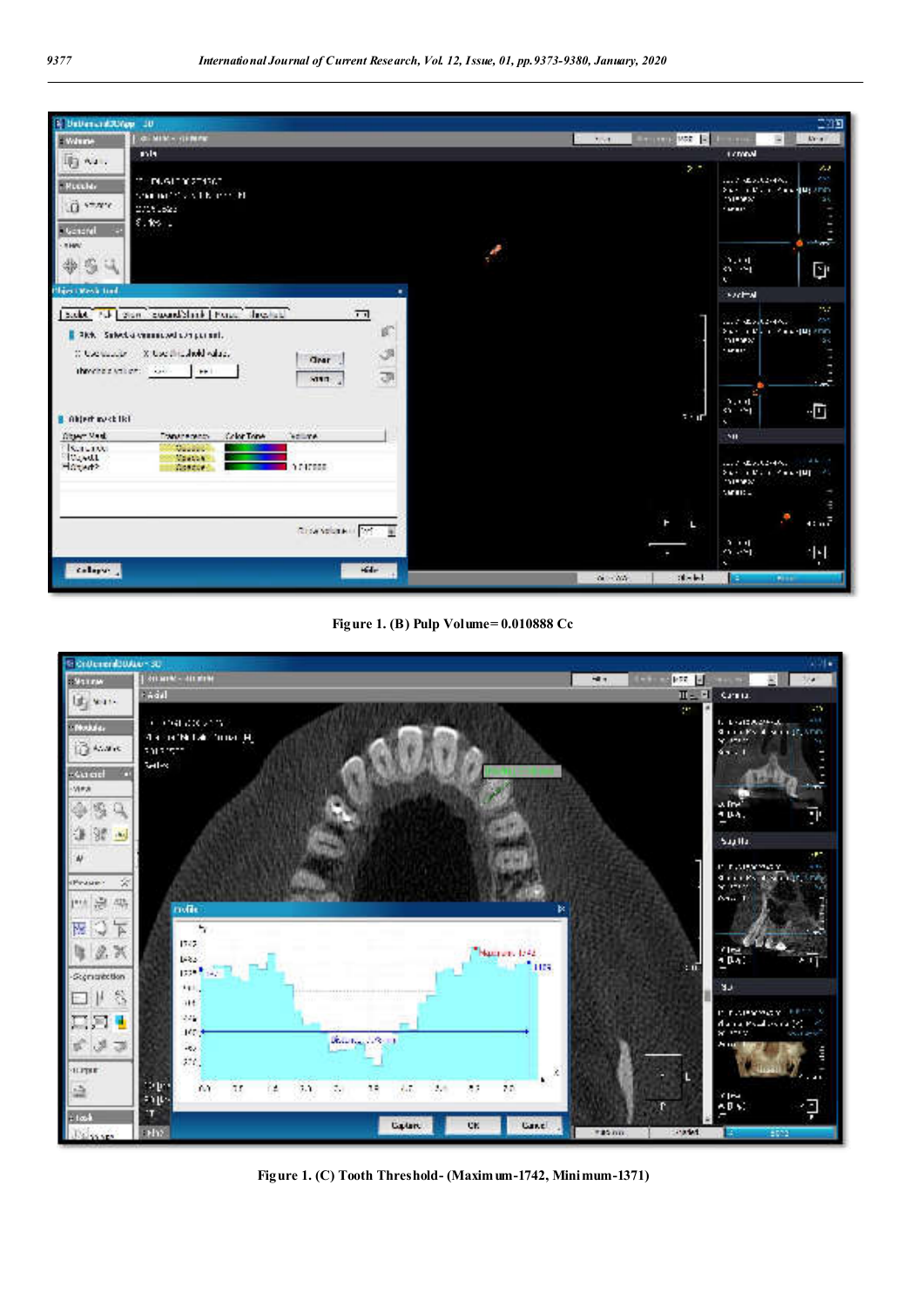| discontrators on      |                                                       |                   |                               | <b>KZS</b>                                                          |
|-----------------------|-------------------------------------------------------|-------------------|-------------------------------|---------------------------------------------------------------------|
| <b>SAM TA</b>         | teers there                                           | <b>CONTRACTOR</b> | <b>HOLL</b><br><b>NR4 (8)</b> | 12490<br>11711<br>R                                                 |
| ity ours              | <b>hour</b>                                           |                   |                               | faret.                                                              |
| <b>STAR</b>           | in in among the                                       |                   | 11                            | è<br>wi<br>Libration, 46                                            |
| 219611                | Viewer Williams (V)                                   |                   |                               | samples, care samples as<br>$1.5 - 10^{2}$                          |
|                       | 200.200.25<br><b>SAFE</b>                             |                   |                               |                                                                     |
| <b>German</b><br>Apr- |                                                       |                   |                               |                                                                     |
| $-25.4$               |                                                       |                   |                               | 265                                                                 |
|                       |                                                       |                   |                               | п<br>٠                                                              |
| <b>STATEMARK</b>      |                                                       |                   |                               | 14,411                                                              |
|                       | stor   40" and "equitional" lerge" concert]           |                   |                               | <b>CI</b><br>ELECTIONS* NO<br><b>LIVE</b>                           |
|                       | ď<br><b>IF Rev.</b> Salactic converted possessionals. |                   |                               | والطافعية فحافل فمارستين<br>$\blacksquare$<br>15,1150               |
| Suffering Artists     | <b>Continued in this</b><br>æ<br>۰<br>15n             |                   |                               | <b>Mill</b> 1                                                       |
|                       | 1.028<br>Detailed that<br>w<br>Start                  |                   |                               |                                                                     |
|                       |                                                       |                   |                               | ٠                                                                   |
| Check work 8.1        |                                                       |                   | $2.5 -$                       | 添<br><b>Th</b><br>٠                                                 |
| <b>We can</b>         | $10.56 +$<br>Sale Tarr<br><b>Block Sty</b>            |                   |                               | ZD.                                                                 |
| Filiancia<br>174.10   | <b>Corpor</b><br><b>NEW BRIT</b>                      |                   |                               | <b>APSPAR</b>                                                       |
| Found                 | 202011<br>Corner                                      |                   |                               | ELECTRICS: NO<br>$\cdots$ M $\cdots$<br>and and the con-<br>10.0000 |
|                       |                                                       |                   |                               | $-11$                                                               |
|                       |                                                       |                   |                               |                                                                     |
|                       | 200 Burning of The                                    |                   |                               | .,                                                                  |
|                       |                                                       |                   |                               | YW.<br>回<br>20.15<br>п                                              |
| rations.              | nate.                                                 | $-1.75$           | With                          | <b>STAR</b>                                                         |
|                       |                                                       |                   |                               |                                                                     |

**Figure 1. (d) Tooth volume=2.25874 cc**



**Graph 1. Correlation between pulp/tooth volume ratio and chronological age**



**Graph 2. Correlation between pulp/tooth volume ratio and estimated age**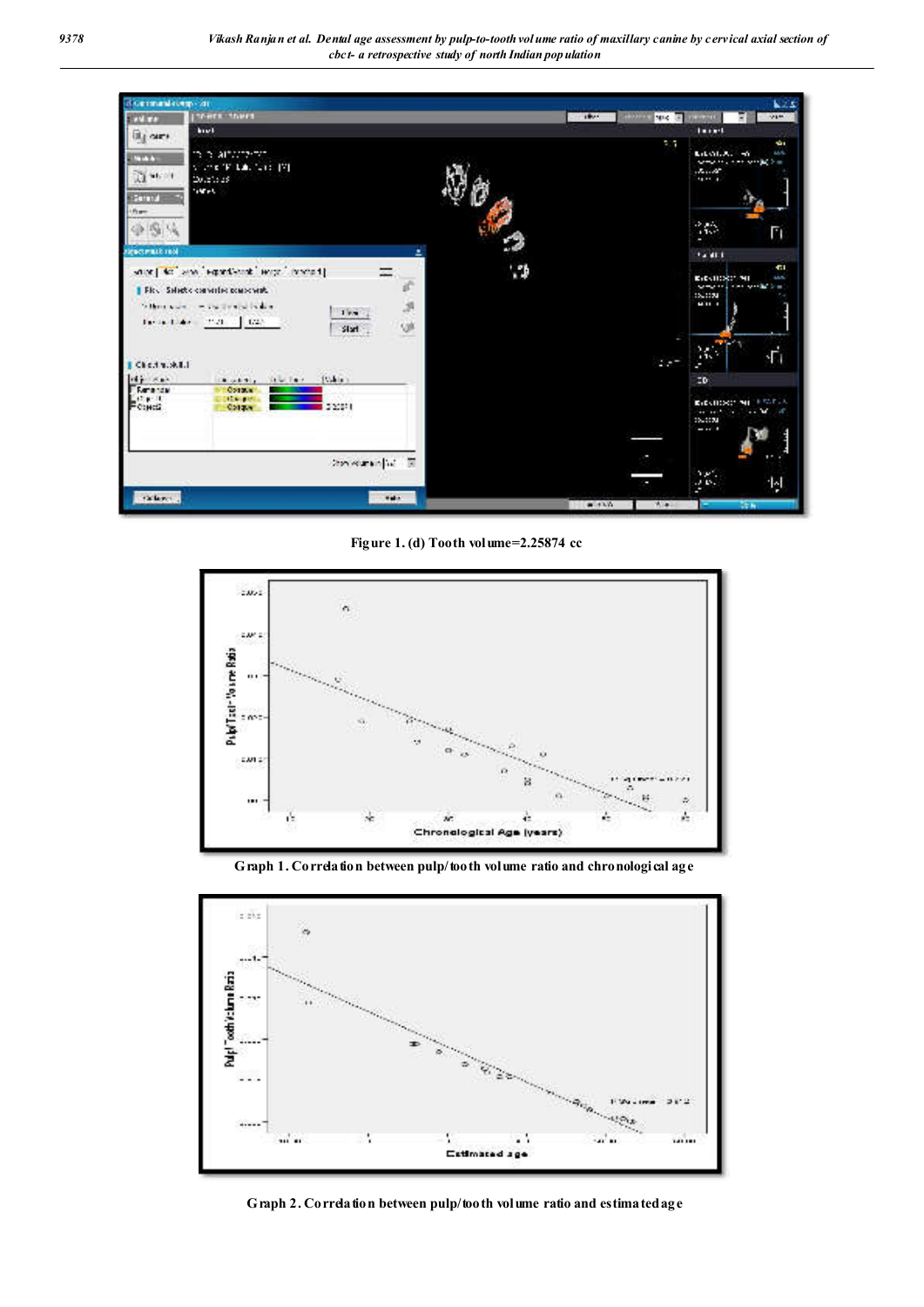

**Graph 3. Correlation between chronological age and estimated age**

The use of Yang's formula in the control group produced an estimated age has a standard deviation  $\pm$  14.78 years, whereas in our study an estimated age has a standard error difference ±4.09781 years. The square root of mean square error was 7.080 years where it was 8.3 years in the study by Yang F *et*   $al^6$ . In the study by Yang F *et al*<sup>6</sup>, The correlation between age and Pulp/Tooth Volume ratio is -0.54 whereas in our study correlation between age and Pulp/ Tooth Volume Ratio is - 0.850, which is highly significant,  $p<0.01$ . This states that Pulp/Tooth Volume Ratio is inversely proportional to age. There was a negative (inversely proportional) correlation between chronological age and Pulp/ tooth volume ratio, as the advancing age is associated with a decrease in the pulp/ tooth volume ratio as mentioned by Yang *et al*, Jagannathan *et al*. (2011) Gulsahi *et al*. (2017) Babshet *et al*. (2010) performed a study on Indian sample, resulting in an MAE of 10.76 years whereas in our study standard error difference between chronological and estimated age is 4.09781 years. Also, In a sudy by Ge *et al*. (2015) the mean absolute error was 8.122whereas in our study standard error difference between chronological and estimated age is 4.09781 years. In a study by Gulsahi *et al.* (2017) there was no significant difference in the intercept b etween both gender  $(p > 0.05)$ . This study revealed that PV/TV ratio was not gender dependent. In the present study, the mean difference between male and female of Chronological Age is -1.700 and p value is 0.780, of Pulp/ Tooth Volume Ratio is 0.00059 and p value is 0.991 and of Estimated age is -2.400 and p value is 0.687, which are not significant, p>0.05. In a study by Rangari *et al*. (2018) there was a moderately significant correlation i.e.  $R = -0.599$ between chronological age and Pulp/ tooth volume ratio in the given set of data for all teeth,  $R = -0.533$  for maxillary central incisor and  $R=0.562$  for maxillary canine. In the present study, there is significantly high correlation i.e. Correlation $(r)$ between Chronological Age and Pulp/ Tooth Volume Ratio R= -0.850. Study conducted by Rangari *et al*. (2018) determined  $R^2 = 35.8\%$  for all teeth,  $R^2 = 31.6\%$  for maxillary canine and  $R^2$  = 28.4% can be explained for maxillary central incisor, which were moderately significant whereas the present study determined,  $R^2 = 72.3\%$  for maxillary canine which is highly significant. The square root of mean square error was 11.45 years whereas in the present study, Square root of mean square error is 7.080 years. V arious studies have obtained regression formula for calculating age by using pulp/tooth volume ratio such as Yang *et al.* (2006) obtained the equation of the straight line relating age and ratio of pulp/tooth volume estimated as: Age =  $54.32 - (554.21 \times \text{pulp/tooth volume Ratio}).$ 

Jagannathan *et al*. (2011) obtained the regression equation for the Indian population for maxillary canine: Age =  $57.18 + (-$ 413.41 x pulp/tooth volume ratio). Rangari *et al*. (2018) obtained the Regression formula for maxillary canine as Age= 53.418+(-1415.733×PTVR). Gulsahi *et al*. (2017) obtained the Regression formula for maxillary canine as Age =  $60.5 (479.3 \times \text{PV/T V})$ . In our study, Regression analysis yielded a statistically significant but moderate negative correlation between pulp/tooth volume ratio and age. Regression formula for maxillary canine for m ales is Age =  $50.106 - (1241.333 \times$ Pulp/ Tooth Volume Ratio) and for females is Age = 47.695 –  $(868.211 \times \text{Pulp}/ \text{Tooth}$  Volume Ratio). Regression formula for maxillary canine (overall) Age =  $48.009 - (973.172 \times \text{Pulp}/$ Tooth Volume Ratio).

#### **Conclusion**

Mean difference between Chronological age and Estimated age is not significant as the difference between the Chronological and Estimated age is less. The Pearson Correlation(r) between Chronological Age and Estimated age, Chronological Age and Pulp/ Tooth Volume Ratio, Estimated age and Pulp/ Tooth Volume Ratio are highly significant,  $p<0.01$ . Estimated age is more accurate in middle age (36-55 years) than young adults (15-35years) and old age (56-75). Regression formula for maxillary canine for males is Age =  $50.106 - (1241.333 \times$ Pulp/ Tooth Volume Ratio) and for females is  $Age = 47.695 (868.211 \times \text{Pulp}/ \text{Tooth}$  Volume Ratio). Regression formula for maxillary canine (overall) Age =  $48.009 - (973.172 \times \text{Pulp}/$ Tooth Volume Ratio).

The presented method is a promising tool in the procedure for age estimation, permitted by the high technological level achieved by the currently available machines for the CBCT. Further advancements could help optimizing the accuracy and precision of the technique. Recent generations in cone-beam CT have become available, demonstrating better contrast resolution. T he CBCT may bring more detail in the grayscale level range and enable improved visualization of the tooth segmentations. A large data sample with homogeneous (or equal) age distribution should allow for even more finesse and optimization of the elaborated method. Also a large data sample on large geographical area is required for more accuracy o f the result. That would allow forensic odontologist to use the present method for age estimation using a very objective technique.